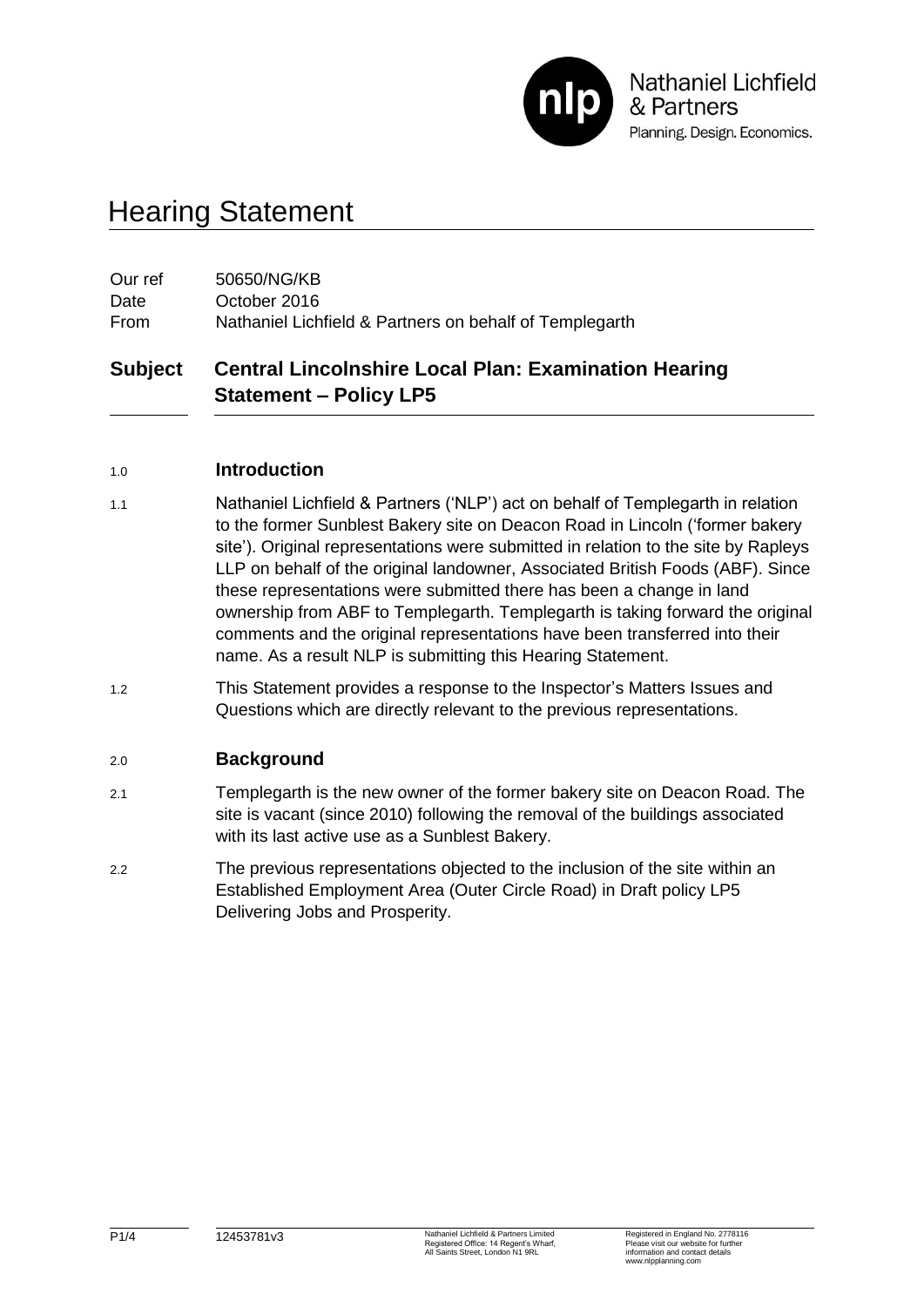# 3.0 **Matter 7: Employment Land, the Visitor Economy and Retailing**

**Question: How were the sites selected? What factors were taken into account? Where is the evidence? Has a robust process been followed including the consideration of alternatives?**

# **Question: How were the Established Employment Areas (EEAs) selected? What factors were taken into account? Are they justified?**

#### **NLP Response:**

*Where is the evidence?*

- 3.1 The Councils' evidence base for policy LP5 is insufficient and as a result policy LP5 is not consistent with the National Planning Policy Framework (NPPF, 2012).
- 3.2 Firstly we deal with the insufficient evidence base.
- 3.3 The Economic Needs Assessment (ENA) (June 2015) forms a key part in the evidence base that underpins the emerging Local Plan and in particular policy LP5. This ENA assesses the future demand for employment land and recommends employment land needs.
- 3.4 The Assessment outlines an overall requirement for 22.9 hectares of developable economic land and, based on the analysis, the Assessment concludes that between 23 hectares (baseline scenario) and 53 hectares (high growth scenario) of land will potentially be required across Central Lincolnshire for B Use Class employment uses over the period from 2012 – 2036.
- 3.5 The ENA excludes a detailed assessment of economic land availability and does not constitute a full employment land review. It is only a base estimate of the gross land requirements in Central Lincolnshire over the period from 2012 – 2036. As such, if this assessment is not included in the ENA it should be addressed in a separate document to ensure the employment land allocations are based on a thorough and detailed evidence base.
- 3.6 The ENA informed the Councils' Evidence Report for policy LP5 (document reference PS.EVR5, April 2016). The ENA advises Central Lincolnshire to plan for an additional amount of land to ensure a reasonable choice of sites for business and developers and to allow for greater flexibility (para 10.29). The assessment also advises that to establish this additional amount of land, an allowance equivalent to five years supply would be appropriate (para 10.30).
- 3.7 The Councils' Evidence Report (April 2016) calculates the five year supply for the baseline scenario and high growth scenario (see page 7 of the Report). These figures are 55.5 hectares as a baseline scenario and 79.1 hectares as a high growth scenario.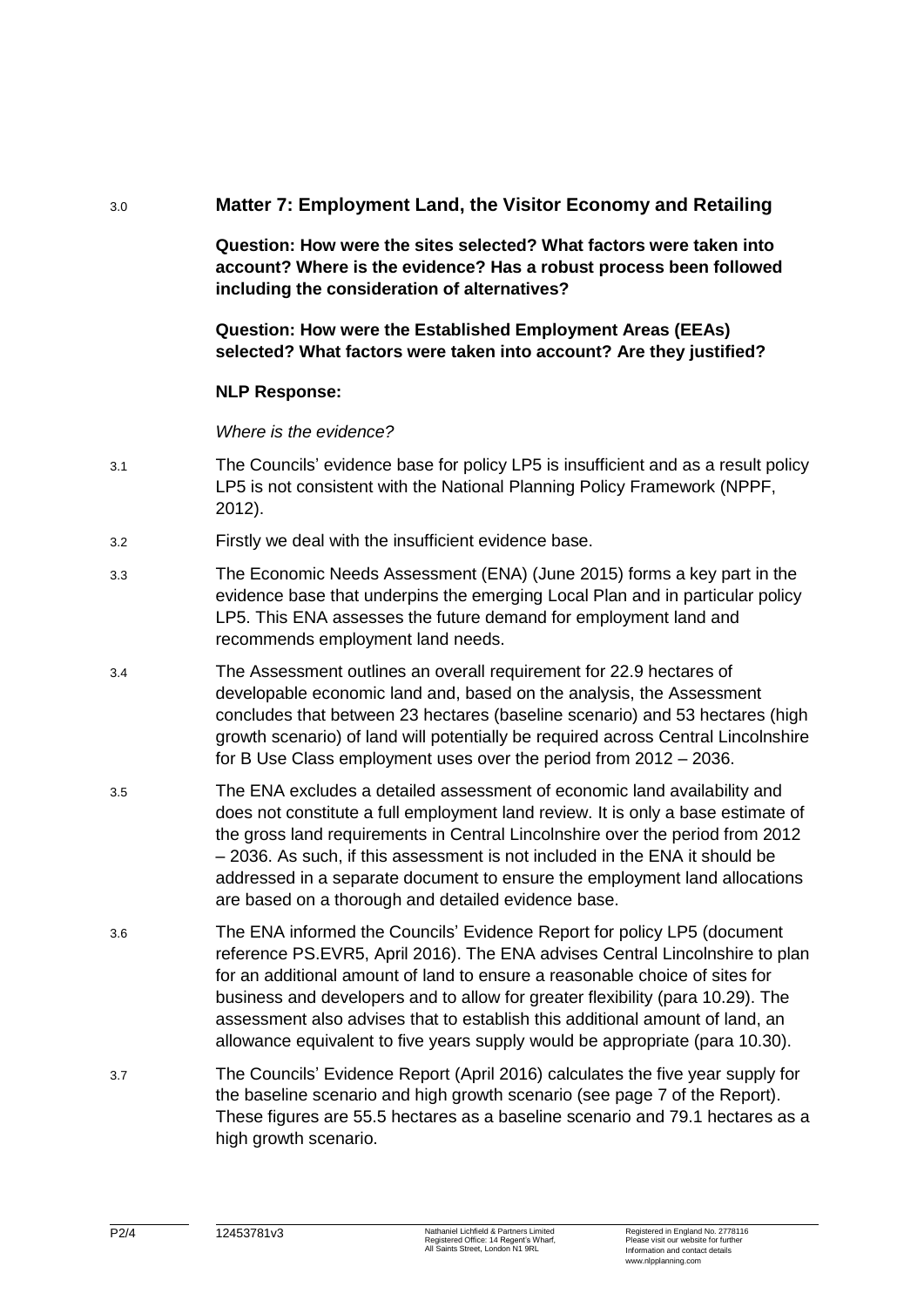- 3.8 Whilst we understand that the ENA advises the Councils' to plan for an additional amount of land, Policy LP5 of the Proposed Submission Local Plan (April 2016) identifies 111.1 hectares of strategic employment land, plus a further 42 hectares of employment land as part of the Sustainable Urban Extensions (SUE). In addition, it states that vacant plots exist within the EEA's offering further choice and flexibility in the market.
- 3.9 The supporting text to policy LP5, on page 21 and 22 of the Proposed Submission Local Plan (April 2016) references reasoning / evidence for allocating more employment land than suggested in the ENA. The reasoning includes choice, flexibility, losses and uncertainties in forecasting. The Evidence Report (April 2016) goes into further detail about the need to allocate more employment land, however we reiterate that this evidence is insufficient and does not justify the level of "over provision". In this respect, the Evidence Report (April 2016) confirms that the employment land allocations are *"almost double the maximum amount (79.1 hectares) recommended by the ENA"* .
- 3.10 Secondly, we deal with how the insufficient evidence base results in policy LP5 not being consistent with the NPPF.
- 3.11 The NPPF sets out very clearly (paragraph 21) about what is required in drawing up Local Plans. It states local planning authorities should identify strategic sites, for local and inward investment to match their strategy and to meet anticipated needs over the plan period.
- 3.12 The over provision, as outlined above, is not consistent with the anticipated employment land need over the plan period.

*How were the Established Employment Areas (EEA's) selected? What factors were taken into account? Has a robust process been followed including the consideration of alternatives?*

- 3.13 The Councils' Evidence Report (April 2016) outlines the approach to site selection. We note that an initial comprehensive appraisal of 130 candidate sites were considered, however the approach has not been taken forward. The chosen approach of two different work streams is therefore not as robust or rigorous as the initial approach and is deemed insufficient. The initial comprehensive appraisal is what we would expect the Councils to undertake.
- 3.14 The Evidence Report (April 2016) also sets out how the EEAs were selected. This document states that the work focused on existing employment areas to establish which sites should be protected for such uses. These sites are areas that have largely been developed and provide a range of smaller plots or renewal opportunities. The sites were assessed against location, market attractiveness, proximity to strategic road infrastructure and status and deliverability.